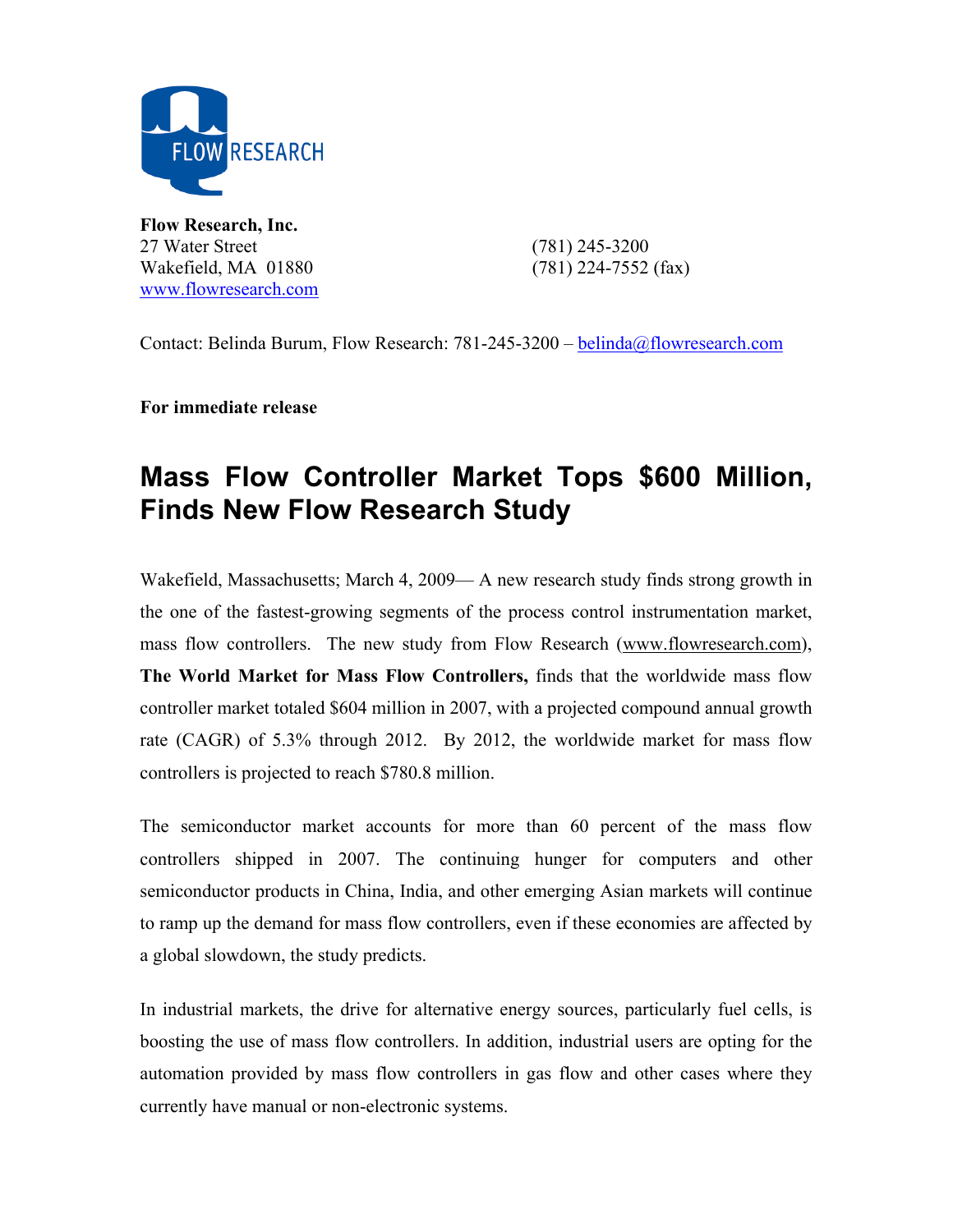Flow Research believes it is the only company ever to have sized the industrial and laboratory research markets for mass flow controllers, along with the semiconductor market.

According to Dr. Jesse Yoder, president of Flow Research, the drive for alternative energy is driving this market:

"The industrial and lab/research markets are made up of a wide variety of industrial segments. Some of these, such as automotive and aerospace, are going through difficult times, due to the current economic environment. Others, such as fuel cells and power, are thriving, due to the search for alternative energy sources. The need to find alternative sources of energy will drive additional research and development in the foreseeable future. Mass flow controllers will benefit from this growth, as they are used to measure and control gas flows in these segments."

## **Flow Research, Inc.**

Flow Research (www.flowresearch.com) provides market data and strategies on flowmeters and instrumentation. Recent projects include market studies on the world flowmeter market, steam flow, ultrasonic flowmeters, Coriolis flowmeters, and mass flow controllers. Flow Research also publishes quarterly reports on the flowmeter and energy markets as part of the Worldflow Monitoring Service (www.worldflow.com). More information is available on the mass flow controller study and market at www.flowmfc.com, Flow Research's Knowledge Website devoted to mass flow controllers.

**-30-**